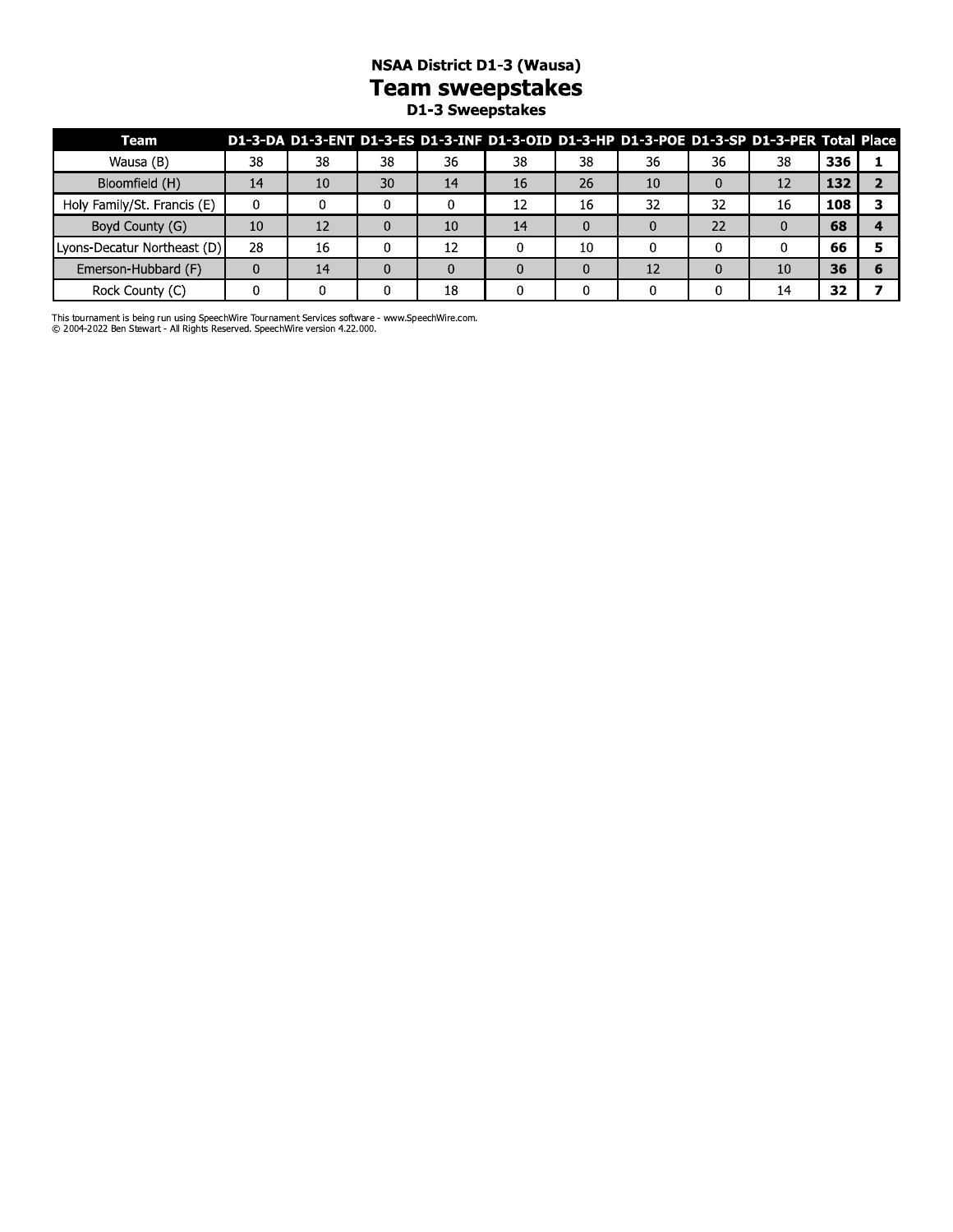#### NSAA DIStrict D1-3 (Wausa) D1-3 DUET ACTING

| Code           | <b>Team</b>                                                                 | Competitor(s)                                                                                    | 1     | <b>Prelims</b><br>$\overline{2}$ | Rank<br>total  | Spkr.<br>points | <b>Head to</b><br>head | <b>Recips</b> | Prelim<br>result |
|----------------|-----------------------------------------------------------------------------|--------------------------------------------------------------------------------------------------|-------|----------------------------------|----------------|-----------------|------------------------|---------------|------------------|
| A <sub>3</sub> | Winside                                                                     | Camrynn Marx and Nevaeh Rastede                                                                  | 6(45) | 5(45)                            | 11             | 90              | W                      | 0.37          | 10               |
| <b>B8</b>      | Wausa                                                                       | <b>Tyler Baue and Cole Story</b>                                                                 | 1(50) | 1(50)                            | $\overline{2}$ | 100             |                        | 2.00          | 1                |
| C <sub>4</sub> | <b>Rock County</b>                                                          | Olivia Strand and Lily Gudgel                                                                    | 5(45) | 6(45)                            | 11             | 90              |                        | 0.37          | 11               |
| D <sub>7</sub> | Lyons-Decatur Northeast                                                     | Miriel Brokaw and Arianne Brokaw                                                                 | 2(48) | 2(48)                            | 4              | 96              |                        | 1.00          | 4                |
| E6             | Holy Family/St. Francis                                                     | Delaney Olmer and Lexi Morfeld                                                                   | 4(45) | 5(45)                            | 9              | 90              |                        | 0.45          | 9                |
| G7             | <b>Boyd County</b>                                                          | Elizabeth Kersch and Zoe Kaczor                                                                  | 3(47) | 3(46)                            | 6              | 93              |                        | 0.66          | 5                |
| H <sub>8</sub> | Bloomfield                                                                  | Blake Hochstein and Jake Schroeder                                                               | 2(48) | 2(50)                            | 4              | 98              |                        | 1.00          | 3                |
| T <sub>8</sub> | Wausa                                                                       | Abrielle Nelson and Darla Nelson                                                                 | 1(49) | 1(49)                            | $\overline{2}$ | 98              |                        | 2.00          | $\overline{2}$   |
| V <sub>3</sub> | Lyons-Decatur Northeast                                                     | Braden Hardin and Elise Anderson                                                                 | 4(46) | 3(47)                            | 7              | 93              |                        | 0.58          | 6                |
| W <sub>5</sub> | Holy Family/St. Francis                                                     | Ava Hastreiter and Jocelyn Dunn                                                                  | 5(45) | 4(47)                            | 9              | 92              |                        | 0.45          | 8                |
| Z4             | Bloomfield                                                                  | Andrew Hochstein and Arleigh Davis                                                               | 3(46) | 4(45)                            | 7              | 91              |                        | 0.58          | 7                |
|                | © 2004-2022 Ben Stewart - All Rights Reserved. SpeechWire version 4.22.000. | This tournament is being run using SpeechWire Tournament Services software - www.SpeechWire.com. |       |                                  |                |                 |                        |               |                  |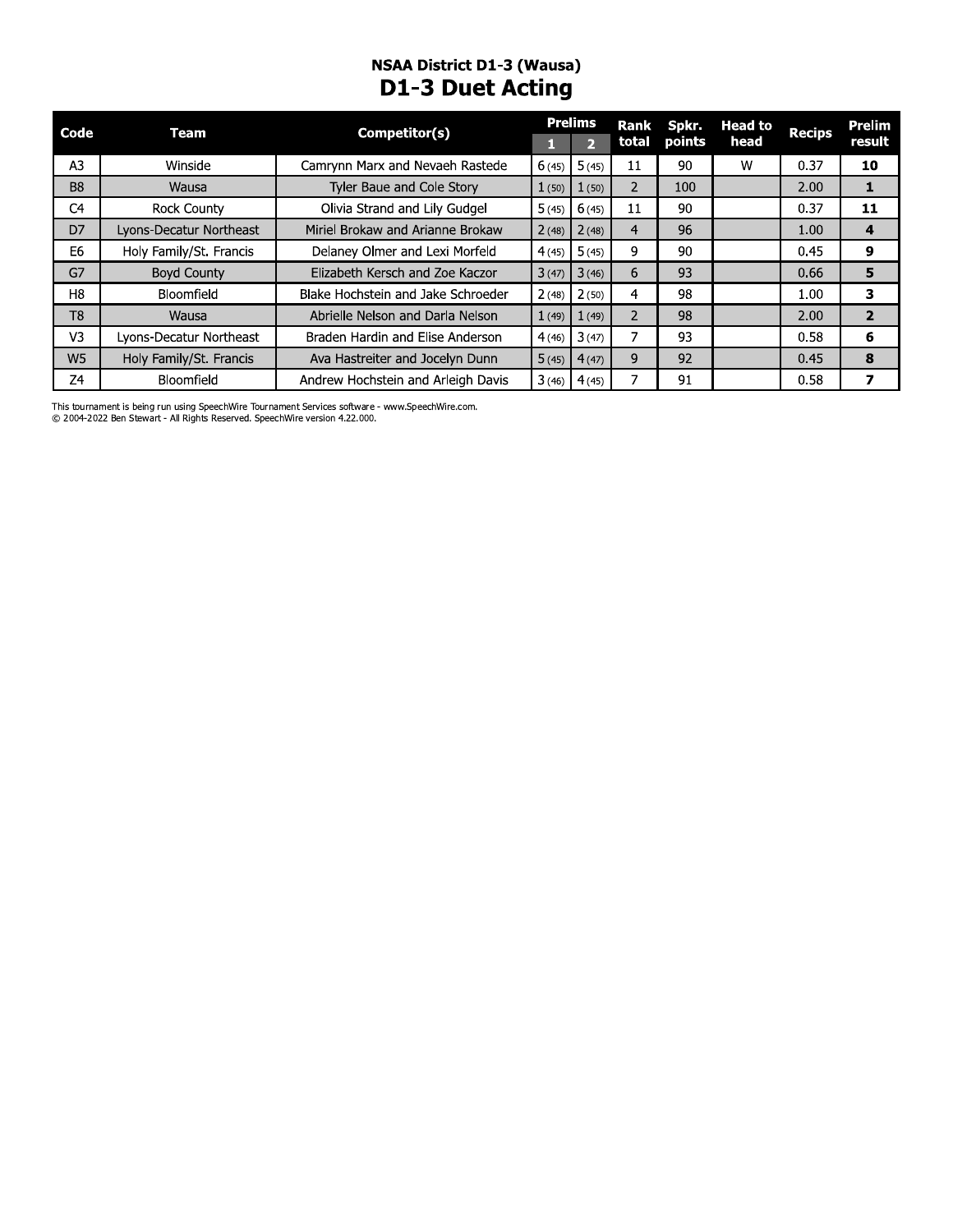# NSAA District D1-3 (Wausa)<br>D1-3 Entertainment Speaking

| Code           | Team                    | Competitor(s)          | <b>Prelims</b> | Rank  | Spkr.  | <b>Head to</b> | <b>Recips</b> | Prelim |
|----------------|-------------------------|------------------------|----------------|-------|--------|----------------|---------------|--------|
|                |                         |                        |                | total | points | head           |               | result |
| <b>B5</b>      | Wausa                   | Emily Kleinschmit      |                |       |        |                |               |        |
| D <sub>5</sub> | Lyons-Decatur Northeast | Arianne Brokaw         |                |       |        |                |               |        |
| F <sub>4</sub> | Emerson-Hubbard         | Charlie Doyle          |                |       |        |                |               |        |
| G <sub>5</sub> | <b>Boyd County</b>      | Brynn Almgren          |                |       |        |                |               |        |
| H <sub>5</sub> | Bloomfield              | <b>Blake Hochstein</b> |                |       |        |                |               |        |
| T <sub>5</sub> | Wausa                   | Trey McQuay            |                |       |        |                |               |        |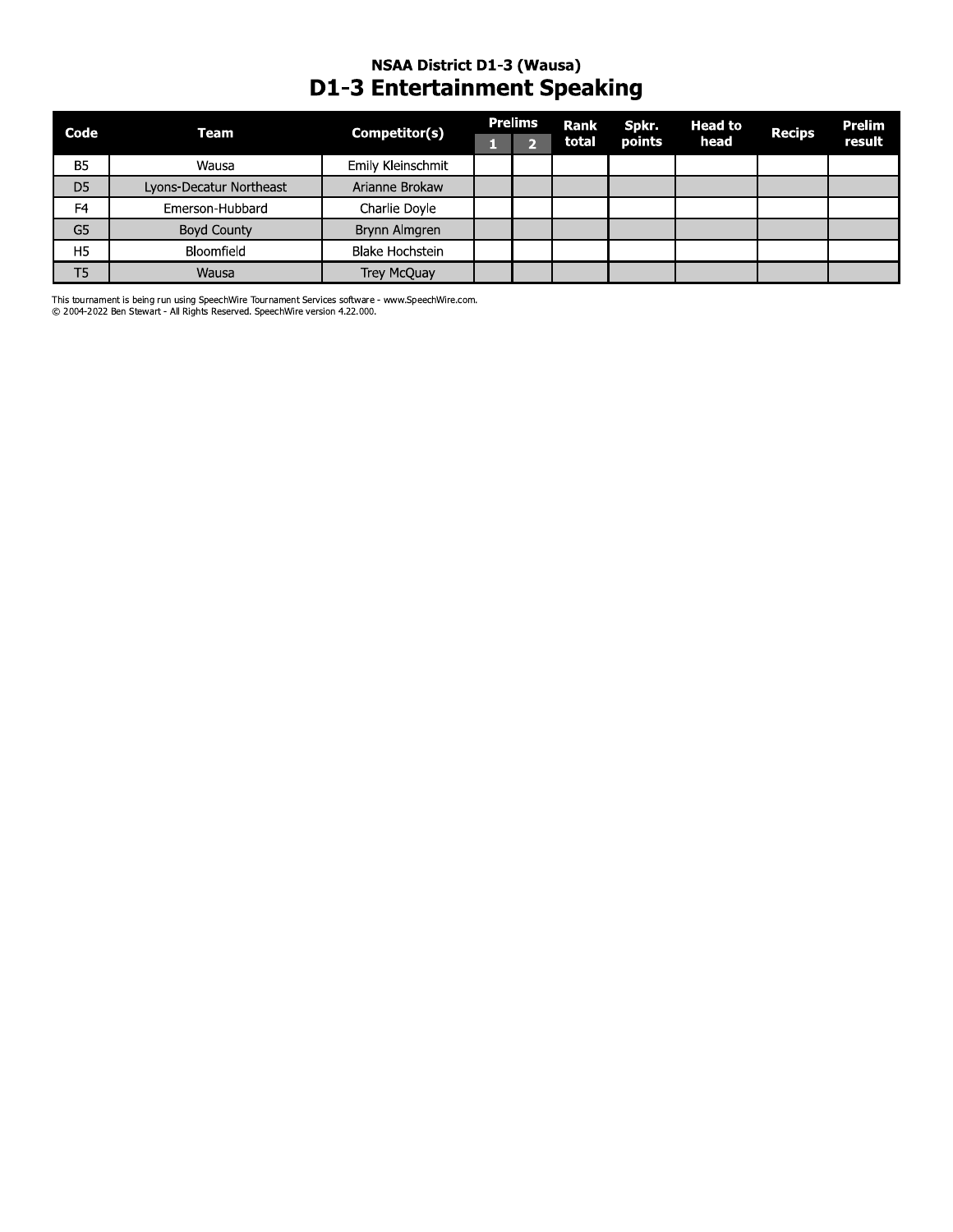#### **NSAA District D1-3 (Wausa) D1-3 Extemporaneous Speaking**

| Code           | Team       | Competitor(s)       | <b>Prelims</b> | Rank  | Spkr.  | <b>Head to</b> | <b>Recips</b> | Prelim |
|----------------|------------|---------------------|----------------|-------|--------|----------------|---------------|--------|
|                |            |                     |                | total | points | head           |               | result |
| B7             | Wausa      | Brandon Kristensen  |                |       |        |                |               |        |
| H <sub>7</sub> | Bloomfield | Ian Kuchar          |                |       |        |                |               |        |
| <b>T7</b>      | Wausa      | Joe Johnson         |                |       |        |                |               |        |
| Z <sub>3</sub> | Bloomfield | <b>Blake Byerly</b> |                |       |        |                |               |        |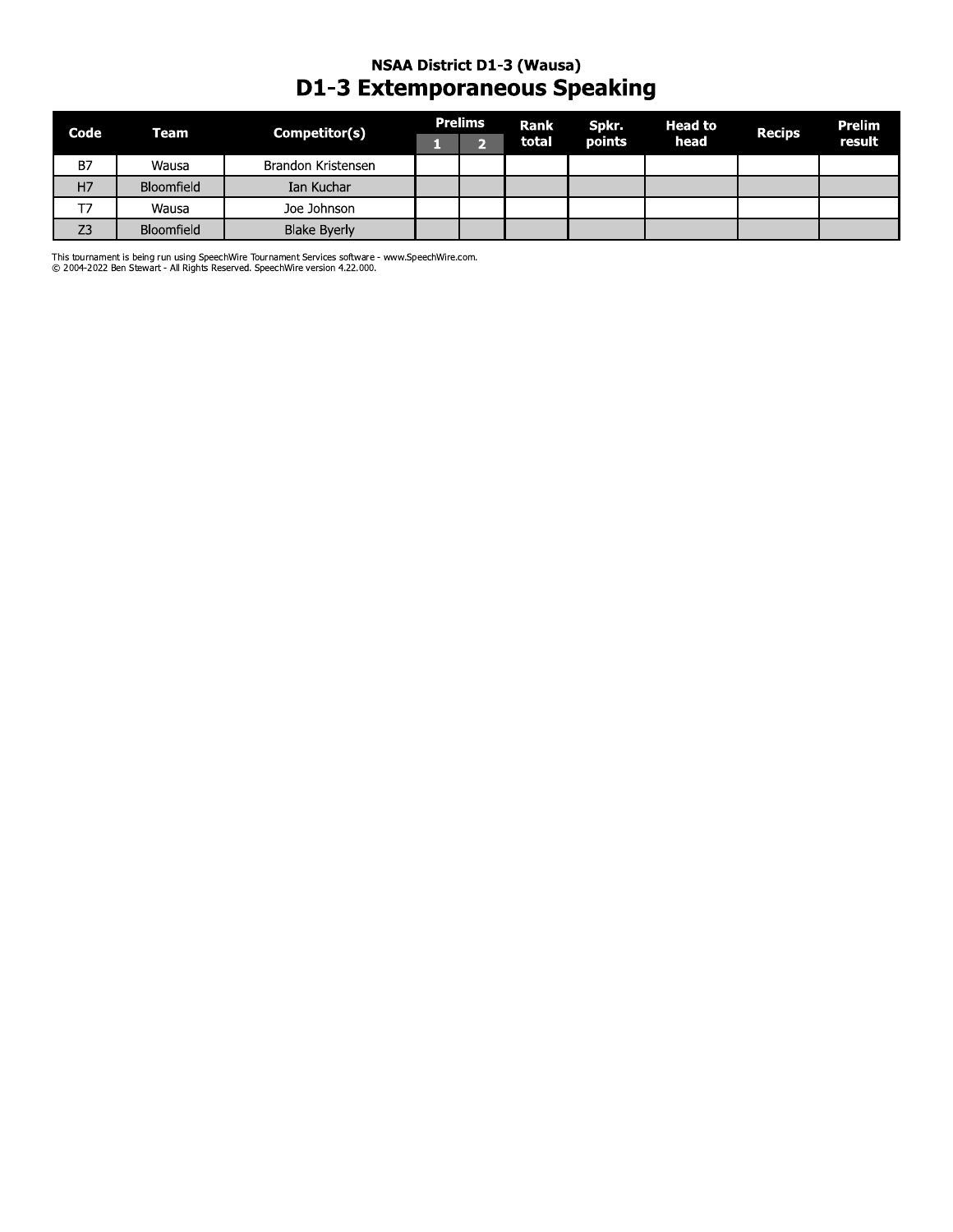# NSAA District D1-3 (Wausa)<br>D1-3 Informative Speaking

| Code           | Team                    | Competitor(s)   |       | <b>Prelims</b> | <b>Rank</b>     | Spkr.  | <b>Head to</b> | <b>Recips</b> | <b>Prelim</b>           |
|----------------|-------------------------|-----------------|-------|----------------|-----------------|--------|----------------|---------------|-------------------------|
|                |                         |                 |       | 2              | total           | points | head           |               | result                  |
| <b>B1</b>      | Wausa                   | Kilee Thorell   | 2(49) | 1(49)          | 3               | 98     |                | 1.50          | $\overline{\mathbf{2}}$ |
| C <sub>1</sub> | <b>Rock County</b>      | Ella Mitchell   | 4(47) | 4(45)          | 8               | 92     |                | 0.50          | 8                       |
| D <sub>1</sub> | Lyons-Decatur Northeast | Chance Mock     | 2(47) | 3(47)          | 5.              | 94     | W              | 0.83          | 4                       |
| E1             | Holy Family/St. Francis | Delaney Olmer   | 5(44) | 5(43)          | 10 <sup>°</sup> | 87     |                | 0.40          | 10                      |
| G1             | <b>Boyd County</b>      | McKenzie Snyder | 3(47) | 2(47)          | 5.              | 94     |                | 0.83          | 5                       |
| H1             | <b>Bloomfield</b>       | Ava McFarland   | 3(48) | 4(46)          |                 | 94     |                | 0.58          | 6                       |
| T1             | Wausa                   | Leah Bloomquist | 1(48) | 2(49)          | 3               | 97     |                | 1.50          | 3                       |
| U1             | <b>Rock County</b>      | Hannah Keller   | 1(49) | 1(49)          | 2               | 98     |                | 2.00          |                         |
| V <sub>1</sub> | Lyons-Decatur Northeast | Brayden Hegge   | 4(45) | 3(46)          |                 | 91     |                | 0.58          | 7                       |
| Y1             | <b>Boyd County</b>      | Samantha Heiser | 5(44) | 5(45)          | 10              | 89     |                | 0.40          | 9                       |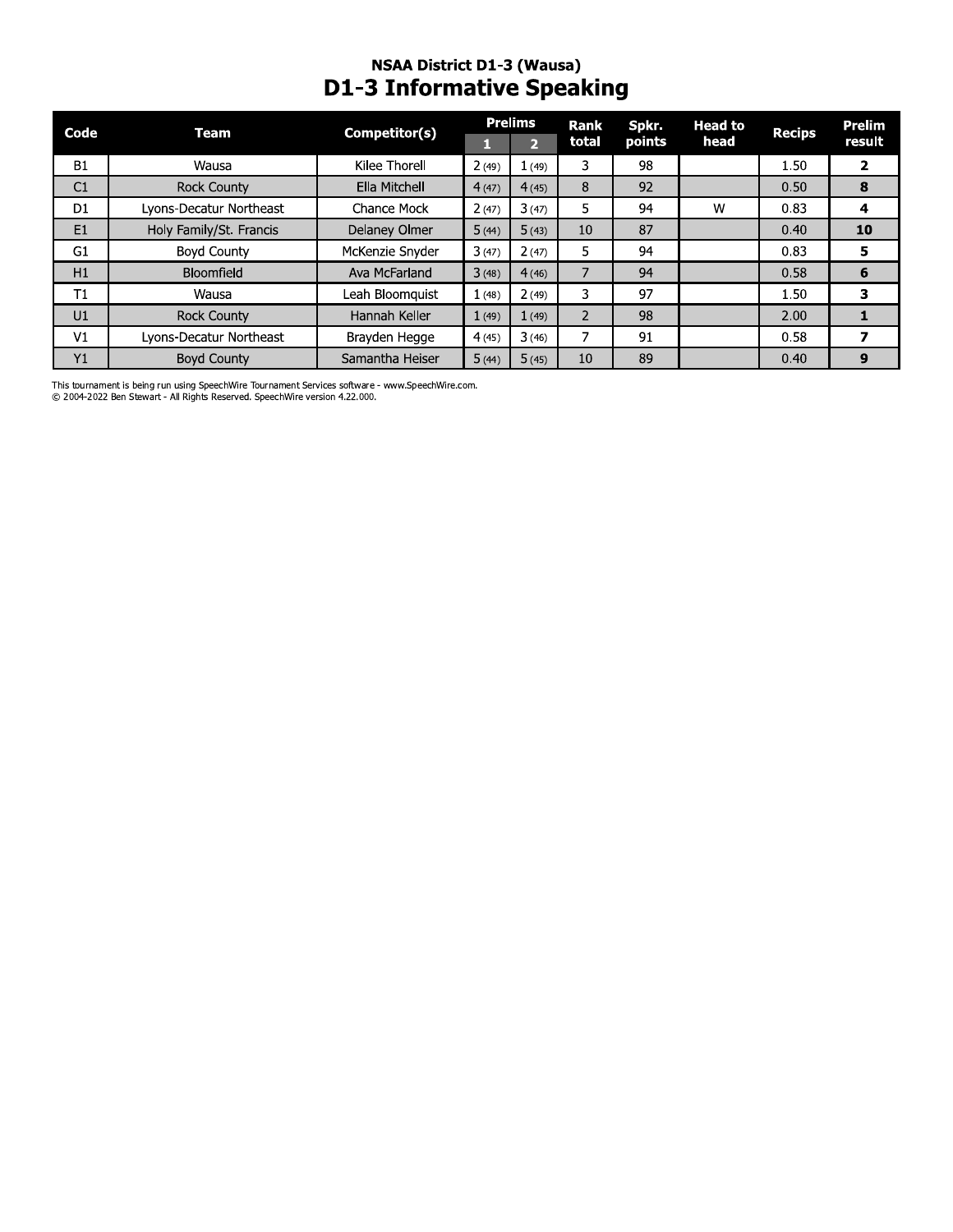#### **NSAA District D1-3 (Wausa) D1-3 Oral Interpretation of Drama**

| <b>Code</b>    | Team                       | Competitor(s)                                                                              |   | Prelims Rank Spkr. | Head<br>to | <b>Recips</b> | <b>Prelim</b> |
|----------------|----------------------------|--------------------------------------------------------------------------------------------|---|--------------------|------------|---------------|---------------|
|                |                            |                                                                                            | 5 | total points       | head       |               | result        |
| B <sub>9</sub> | Wausa                      | Leah Bloomquist, Abrielle Nelson, Cole Story, Trey McQuay and Tyler<br>Baue                |   |                    |            |               |               |
| F7             | Holy Family/St.<br>Francis | Kellen Herchenbach, Camron Reichmuth, Cole Preister, and                                   |   |                    |            |               |               |
| G8             | <b>Boyd County</b>         | McKenzie Snyder, Elizabeth Kersch, Zoe Kaczor, Brynn Almgren and<br><b>Brooklyn Eckert</b> |   |                    |            |               |               |
| H <sub>9</sub> | Bloomfield                 | Blake Byerly, Christina Martinson, Andrew Hochstein, Carry Martinson<br>and Kaitlyn Byerly |   |                    |            |               |               |
| T <sub>9</sub> | Wausa                      | Darla Nelson, Reghan Bloomquist, Holly Johnson, Colton Baue and<br>Claire Kumm             |   |                    |            |               |               |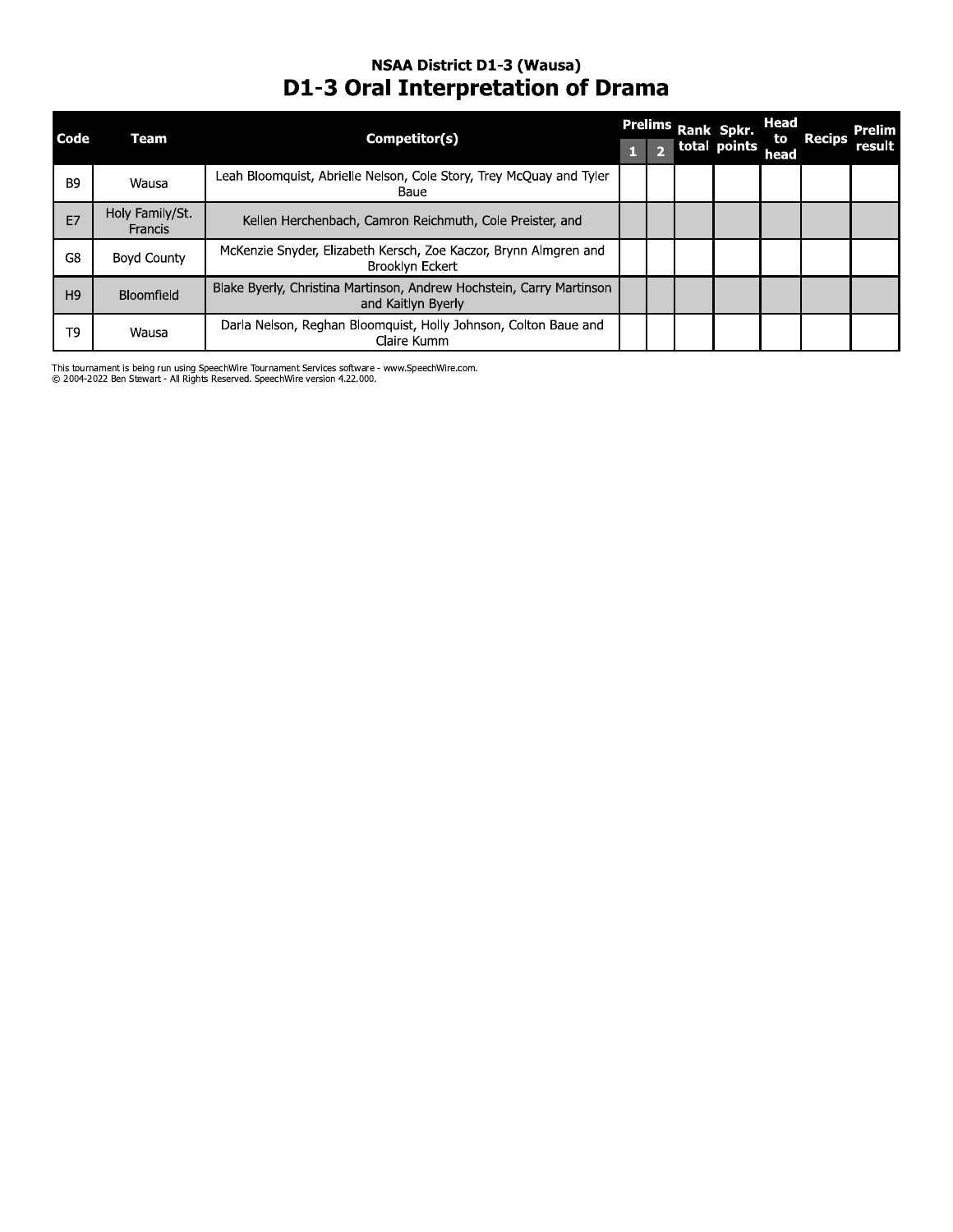# NSAA District D1-3 (Wausa)<br>D1-3 Oral Interpretation of Humorous Prose

| Code           | Team                    | Competitor(s)   |       | <b>Prelims</b> | Rank  | Spkr.  | <b>Head to</b> | <b>Recips</b> | Prelim |
|----------------|-------------------------|-----------------|-------|----------------|-------|--------|----------------|---------------|--------|
|                |                         |                 |       | 2              | total | points | head           |               | result |
| A <sub>2</sub> | Winside                 | Ashelyn Abler   | 3(45) | 4(43)          |       | 88     |                | 0.58          |        |
| <b>B6</b>      | Wausa                   | Colton Baue     | 1(49) | 1(48)          |       | 97     |                | 2.00          |        |
| D <sub>6</sub> | Lyons-Decatur Northeast | Tate Simonsen   | 2(45) | 4(44)          | 6     | 89     |                | 0.75          |        |
| G6             | <b>Boyd County</b>      | Brooklyn Eckert | 4(42) | 3(44)          |       | 86     |                | 0.58          | 8      |
| H <sub>6</sub> | Bloomfield              | Molly Miller    | 5(44) | 2(45)          |       | 89     |                | 0.70          | 6      |
| T <sub>6</sub> | Wausa                   | Cole Story      | 1(49) | 1(49)          |       | 98     |                | 2.00          |        |
| W4             | Holy Family/St. Francis | Jocelyn Dunn    | 2(48) | 2(48)          | 4     | 96     |                | 1.00          | 3      |
| Z <sub>2</sub> | <b>Bloomfield</b>       | Arleigh Davis   | 3(44) | 3(45)          | 6     | 89     |                | 0.66          | 5      |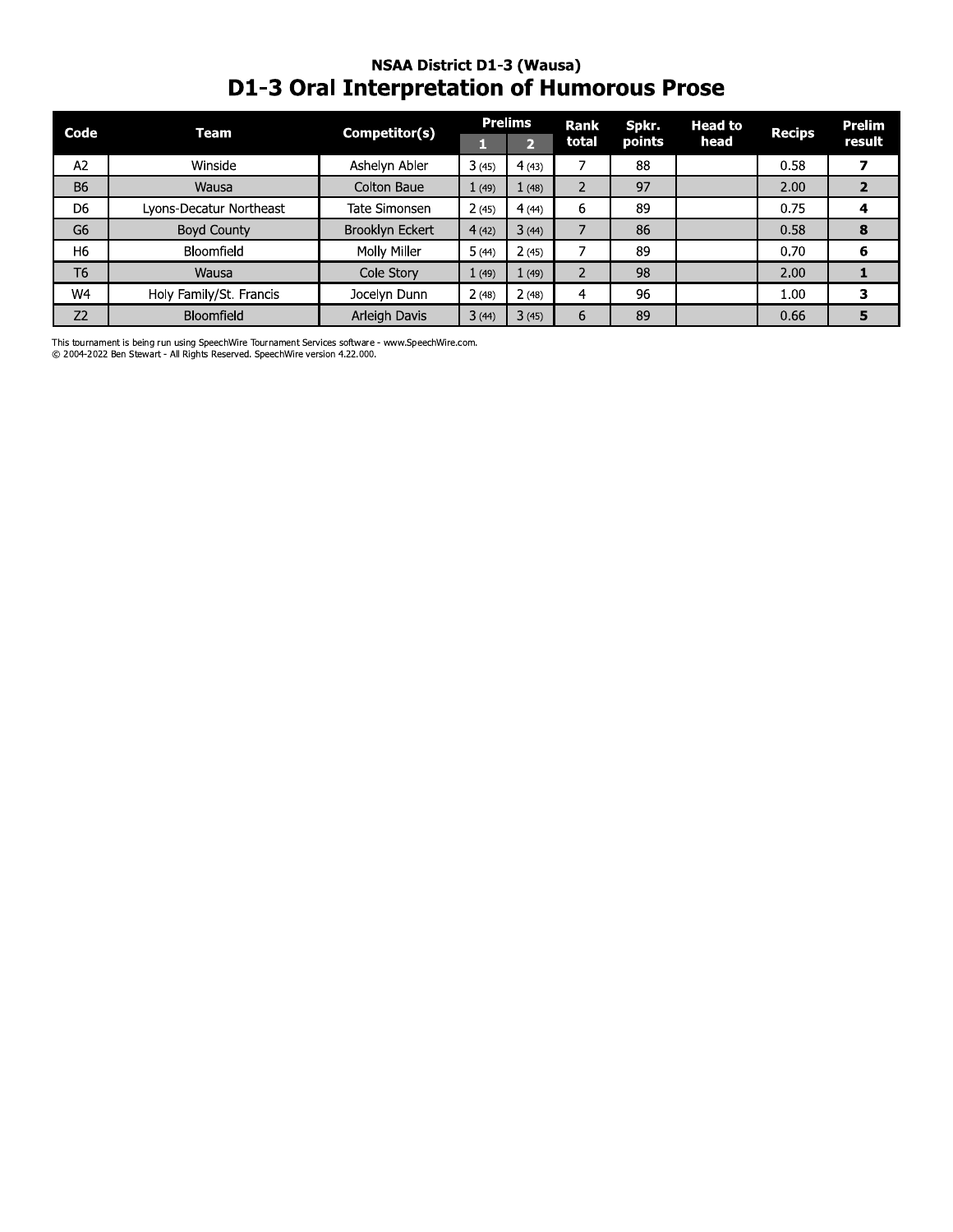### NSAA District D1-3 (Wausa)<br>D1-3 Oral Interpretation of Poetry

| Code           | Team                    | Competitor(s)     |       | <b>Prelims</b>          | <b>Rank</b> | Spkr.  | <b>Head to</b> | <b>Recips</b> | Prelim         |
|----------------|-------------------------|-------------------|-------|-------------------------|-------------|--------|----------------|---------------|----------------|
|                |                         |                   |       | $\overline{\mathbf{2}}$ | total       | points | head           |               | result         |
| A1             | Winside                 | Camrynn Marx      | 4(44) | 2(47)                   | 6           | 91     |                | 0.75          | 7              |
| <b>B2</b>      | Wausa                   | Sophia Wilken     | 2(49) | 1(49)                   | 3           | 98     |                | 1.50          | $\overline{2}$ |
| C <sub>2</sub> | <b>Rock County</b>      | Dawson Deibler    | 4(46) | 5(45)                   | 9           | 91     |                | 0.45          | 8              |
| D <sub>2</sub> | Lyons-Decatur Northeast | Jessica Tomka     | 5(44) | 6(45)                   | 11          | 89     |                | 0.37          | 10             |
| E <sub>2</sub> | Holy Family/St. Francis | MarryRita Wegener | 1(50) | 1(49)                   | 2           | 99     |                | 2.00          |                |
| F1             | Emerson-Hubbard         | Kenzie Liewer     | 3(46) | 3(47)                   | 6           | 93     |                | 0.66          | 6              |
| G2             | <b>Boyd County</b>      | Zoe Kaczor        | 6(45) | 3(45)                   | 9           | 90     |                | 0.50          | 9              |
| H <sub>2</sub> | <b>Bloomfield</b>       | Brooke Pinkelman  | 5(45) | 6(43)                   | 11          | 88     |                | 0.37          | 11             |
| T2             | Wausa                   | Emily Woockman    | 1(48) | 4(45)                   | 5           | 93     | W              | 1.25          | 3.             |
| U <sub>2</sub> | <b>Rock County</b>      | Carson Shaw       | 6(43) | 5(44)                   | 11          | 87     |                | 0.37          | 12             |
| W1             | Holy Family/St. Francis | Bella Foster      | 3(45) | 2(48)                   | 5.          | 93     |                | 0.83          | 4              |
| Z1             | <b>Bloomfield</b>       | Emelie Johnson    | 2(49) | 4(46)                   | 6           | 95     |                | 0.75          | 5              |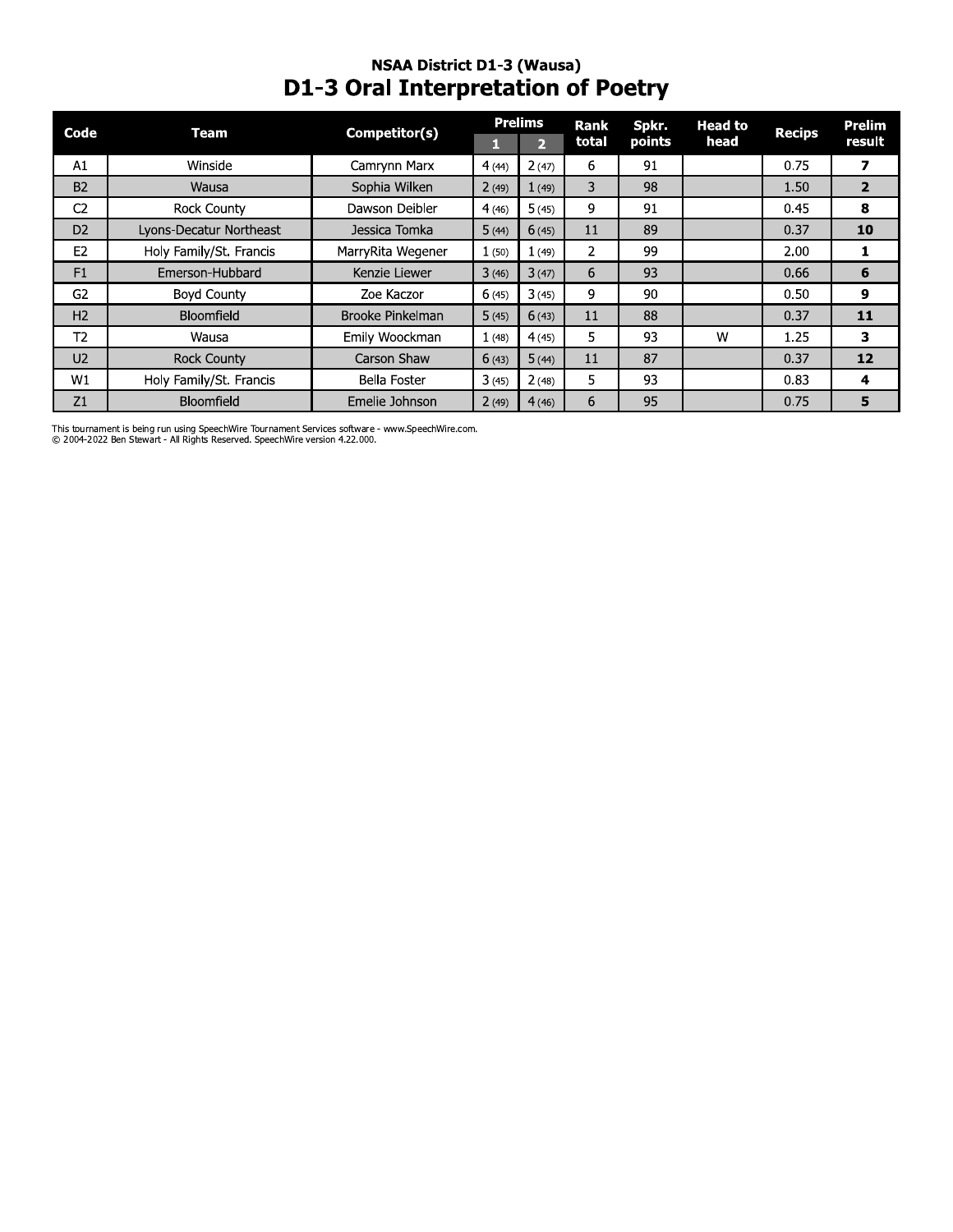#### NSAA DIStrict D1-3 (Wausa) D1-3 Oral Interpretation of Serious Prose

| Code           | Team                    | Competitor(s)        |       | <b>Prelims</b> | Rank  | Spkr.  | <b>Head to</b> | <b>Recips</b> | Prelim         |
|----------------|-------------------------|----------------------|-------|----------------|-------|--------|----------------|---------------|----------------|
|                |                         |                      | п     | $\overline{2}$ | total | points | head           |               | result         |
| B <sub>4</sub> | Wausa                   | Holly Johnson        | 1(50) | 2(48)          | 3     | 98     |                | 1.50          | 3              |
| D <sub>4</sub> | Lyons-Decatur Northeast | <b>Colten Miller</b> | 3(47) | 5(41)          | 8     | 88     |                | 0.53          | 8              |
| E <sub>4</sub> | Holy Family/St. Francis | MarryRita Wegener    | 2(49) | 2(47)          | 4     | 96     |                | 1.00          | 4              |
| F <sub>3</sub> | Emerson-Hubbard         | Getsemani Ferrusca   | 5(46) | 4(45)          | 9     | 91     |                | 0.45          | 9              |
| G4             | Boyd County             | Amelia Hakl          | 3(47) | 3(46)          | 6     | 93     |                | 0.66          | 5              |
| H <sub>4</sub> | <b>Bloomfield</b>       | Tenly Gilsdorf       | 4(46) | 4(46)          | 8     | 92     |                | 0.50          | $\overline{ }$ |
| T <sub>4</sub> | Wausa                   | <b>Tyler Baue</b>    | 1(50) | 1(50)          | 2     | 100    |                | 2.00          | 1              |
| W <sub>3</sub> | Holy Family/St. Francis | Seth Wiese           | 2(49) | 1(49)          | 3     | 98     | W              | 1.50          | $\overline{2}$ |
| Y2             | <b>Boyd County</b>      | Elizabeth Kersch     | 4(46) | 3(45)          | 7     | 91     |                | 0.58          | 6              |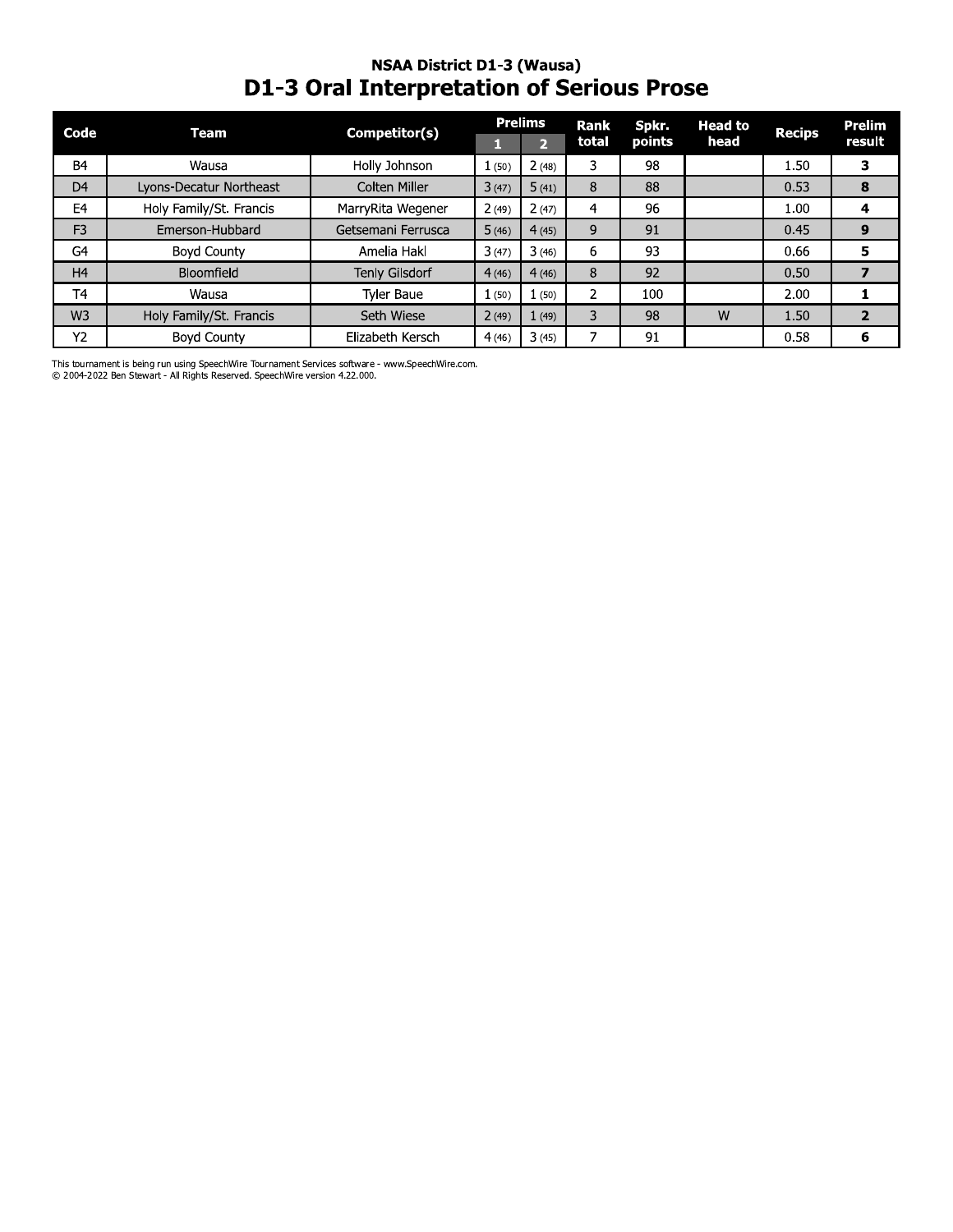#### NSAA DIStrict D1-3 (Wausa) D1-3 Persuasive Speaking

| Code           | <b>Team</b>             | Competitor(s)  | п     | <b>Prelims</b><br>$\overline{2}$ | <b>Rank</b><br>total | Spkr.<br>points | <b>Head to</b><br>head | <b>Recips</b> | Prelim<br>result |
|----------------|-------------------------|----------------|-------|----------------------------------|----------------------|-----------------|------------------------|---------------|------------------|
| B <sub>3</sub> | Wausa                   | Claire Kumm    | 1(49) | 1(48)                            | $\overline{2}$       | 97              |                        | 2.00          | $\mathbf{2}$     |
| C <sub>3</sub> | <b>Rock County</b>      | Dawson Deibler | 4(47) | 5(42)                            | 9                    | 89              |                        | 0.45          | 9                |
| D <sub>3</sub> | Lyons-Decatur Northeast | Alexander Timm | 5(45) | 5(46)                            | 10                   | 91              |                        | 0.40          | 10               |
| E <sub>3</sub> | Holy Family/St. Francis | Owen Weidner   | 3(46) | 2(46)                            | 5                    | 92              |                        | 0.83          | 4                |
| F <sub>2</sub> | Emerson-Hubbard         | Charlie Dovle  | 2(47) | 3(48)                            | 5                    | 95              |                        | 0.83          | 3                |
| G <sub>3</sub> | <b>Boyd County</b>      | Evan Hammon    | 5(45) | 6(45)                            | 11                   | 90              |                        | 0.37          | 11               |
| H <sub>3</sub> | Bloomfield              | Kaitlyn Byerly | 2(47) | 4(44)                            | 6                    | 91              |                        | 0.75          | 6                |
| T <sub>3</sub> | Wausa                   | Emily Woockman | 1(50) | 1(50)                            | $\overline{2}$       | 100             |                        | 2.00          | $\mathbf{1}$     |
| U3             | <b>Rock County</b>      | Kyra Anthony   | 4(46) | 2(49)                            | 6                    | 95              |                        | 0.75          | 5                |
| V <sub>2</sub> | Lyons-Decatur Northeast | Sydney Olsen   | 6(44) | 3(45)                            | 9                    | 89              | W                      | 0.50          | 8                |
| W <sub>2</sub> | Holy Family/St. Francis | Lexi Morfeld   | 3(47) | 4(47)                            | 7                    | 94              |                        | 0.58          | $\overline{ }$   |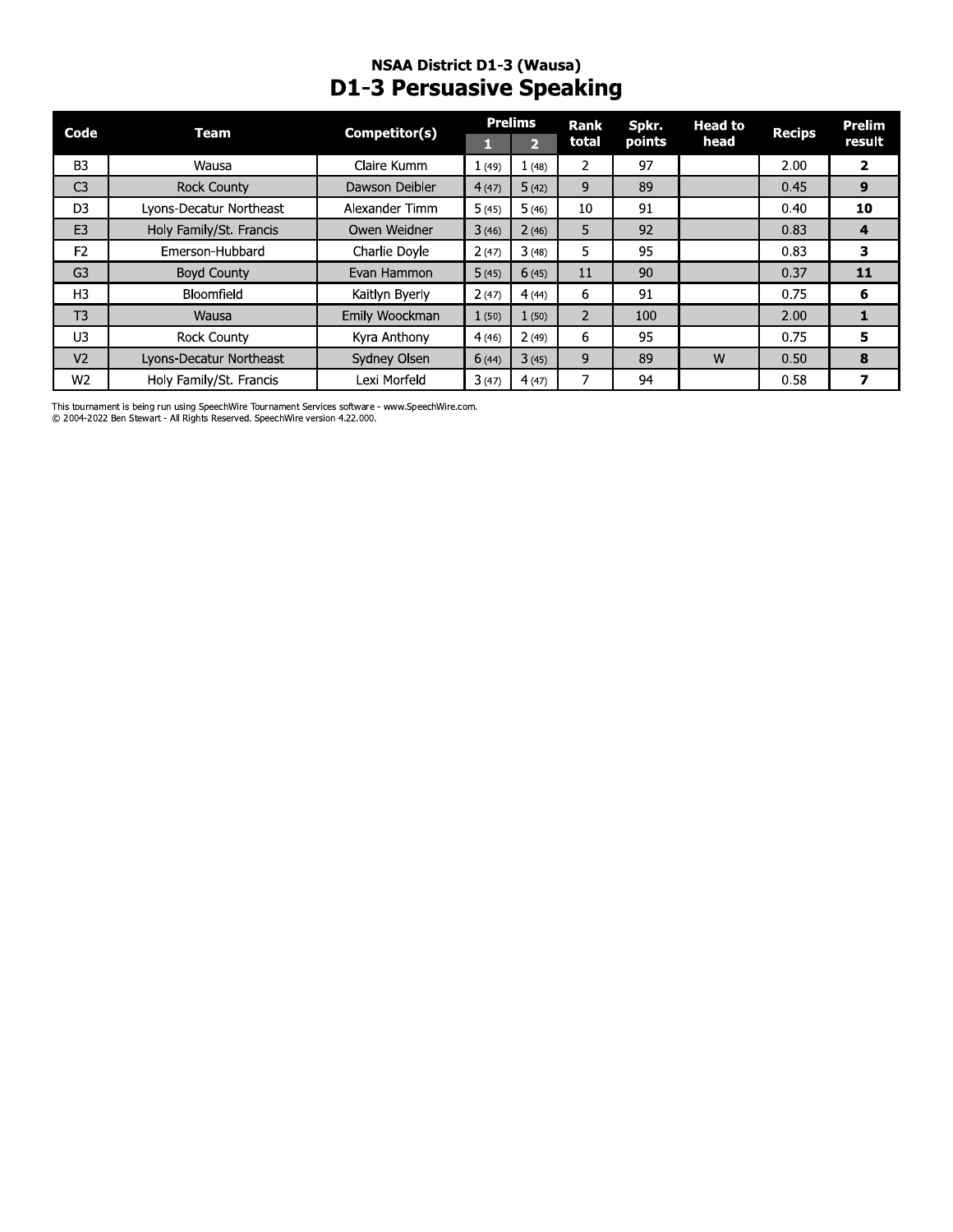#### NSAA DIStrict D1-3 (Wausa) D1-3 Duet Acting **Elimination round results**

#### **Final round**

|                | <b>NSAA District D1-3 (Wausa)</b><br><b>D1-3 Duet Acting</b><br><b>Elimination round results</b> |                            |                      |                    |                |             |     |                |                                                   |                    |                      |                |
|----------------|--------------------------------------------------------------------------------------------------|----------------------------|----------------------|--------------------|----------------|-------------|-----|----------------|---------------------------------------------------|--------------------|----------------------|----------------|
|                |                                                                                                  |                            |                      | <b>Final round</b> |                |             |     |                |                                                   |                    |                      |                |
| Code           | <b>Name</b>                                                                                      | Team                       | <b>JUDGE2 JUDGE8</b> |                    | total          | Rank Recips |     |                | <b>Spkr. Prelim Prelim</b><br>points Ranks Points | Head<br>to<br>head | <b>Playoff Place</b> |                |
| B <sub>8</sub> | Tyler Baue and Cole Story                                                                        | Wausa                      | 1(50)                | 1(50)              | $\overline{2}$ | 2.00        | 100 | 2              | 100                                               |                    |                      | 1              |
| T <sub>8</sub> | Abrielle Nelson and Darla<br><b>Nelson</b>                                                       | Wausa                      | 2(49)                | 2(48)              | $\overline{4}$ | 1.00        | 97  | $\overline{2}$ | 98                                                |                    |                      | $\overline{2}$ |
| D7             | Miriel Brokaw and Arianne<br><b>Brokaw</b>                                                       | Lyons-Decatur<br>Northeast | 4(47)                | 3(46)              | 7              | 0.58        | 93  | 4              | 96                                                |                    |                      | 3              |
| H <sub>8</sub> | Blake Hochstein and Jake<br>Schroeder                                                            | <b>Bloomfield</b>          | 3(47)                | 4(44)              | $\overline{7}$ | 0.58        | 91  | $\overline{4}$ | 98                                                |                    |                      | 4              |
| V <sub>3</sub> | Braden Hardin and Elise<br>Anderson                                                              | Lyons-Decatur<br>Northeast | 6(45)                | 5(42)              | 11             | 0.37        | 87  | $\overline{7}$ | 93                                                |                    |                      | 5              |
| G7             | Elizabeth Kersch and Zoe<br>Kaczor                                                               | <b>Boyd County</b>         | 5(45)                | 6(41)              | 11             | 0.37        | 86  | 6              | 93                                                |                    |                      | 6              |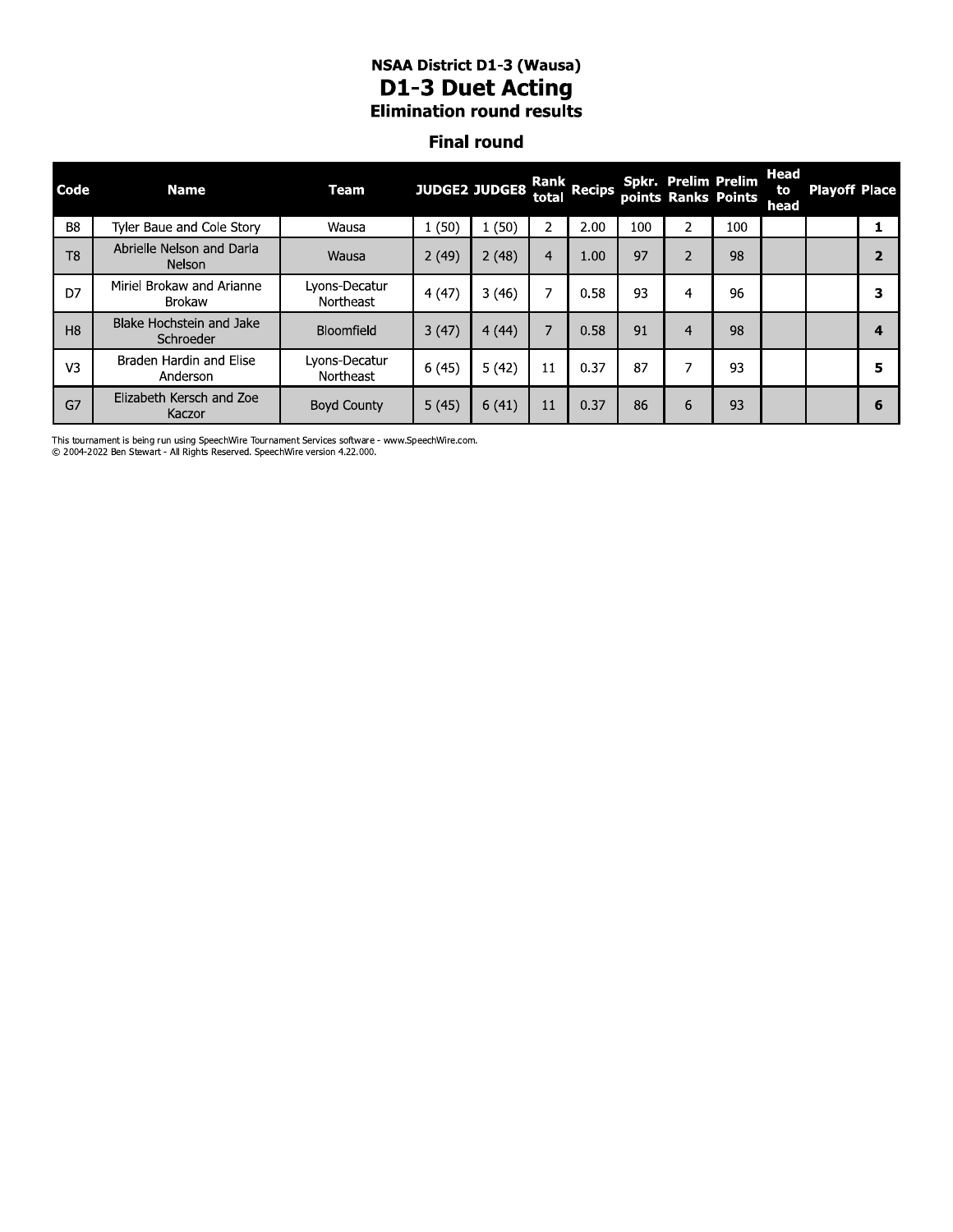#### NSAA DIStrict D1-3 (Wausa) D1-3 Entertainment Speaking **Elimination round results**

#### **Final round**

|                | <b>NSAA District D1-3 (Wausa)</b><br><b>D1-3 Entertainment Speaking</b><br><b>Elimination round results</b> |                         |                           |                    |    |      |    |  |  |                                                                       |                |
|----------------|-------------------------------------------------------------------------------------------------------------|-------------------------|---------------------------|--------------------|----|------|----|--|--|-----------------------------------------------------------------------|----------------|
|                |                                                                                                             |                         |                           | <b>Final round</b> |    |      |    |  |  |                                                                       |                |
| Code           | <b>Name</b>                                                                                                 | <b>Team</b>             | JUDGE8 JUDGE2 Rank Recips |                    |    |      |    |  |  | Spkr. Prelim Prelim Head to Playoff Place<br>points Ranks Points head |                |
| T <sub>5</sub> | <b>Trey McQuay</b>                                                                                          | Wausa                   | 1(50)                     | 1(49)              |    | 2.00 | 99 |  |  |                                                                       | л.             |
| <b>B5</b>      | Emily Kleinschmit                                                                                           | Wausa                   | 2(48)                     | 4(47)              | 6  | 0.75 | 95 |  |  |                                                                       | $\overline{2}$ |
| D <sub>5</sub> | Arianne Brokaw                                                                                              | Lyons-Decatur Northeast | 4(45)                     | 2(48)              | 6  | 0.75 | 93 |  |  |                                                                       | 3              |
| F <sub>4</sub> | Charlie Doyle                                                                                               | Emerson-Hubbard         | 3(46)                     | 3(47)              | 6  | 0.66 | 93 |  |  |                                                                       | 4              |
| G5             | Brynn Almgren                                                                                               | <b>Boyd County</b>      | 5(44)                     | 6(46)              | 11 | 0.37 | 90 |  |  |                                                                       | 5              |
| H <sub>5</sub> | <b>Blake Hochstein</b>                                                                                      | Bloomfield              | 6(42)                     | 5(46)              | 11 | 0.37 | 88 |  |  |                                                                       | 6              |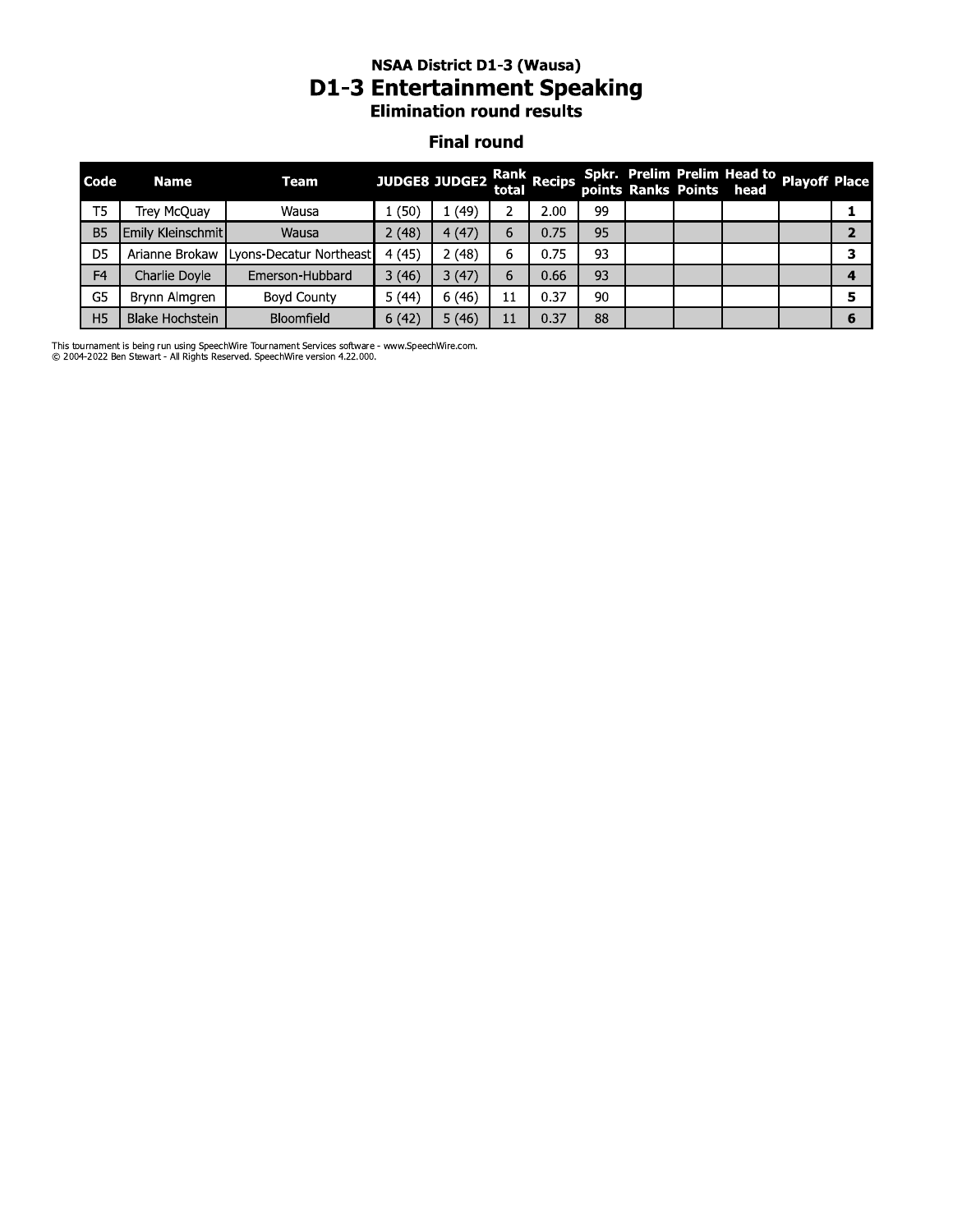#### NSAA DIStrict D1-3 (Wausa) D1-3 Extemporaneous Speaking **Elimination round results**

#### **Final round**

|                | <b>NSAA District D1-3 (Wausa)</b><br><b>D1-3 Extemporaneous Speaking</b><br><b>Elimination round results</b> |             |       |                       |                    |             |    |  |  |                                                                       |  |                |  |
|----------------|--------------------------------------------------------------------------------------------------------------|-------------|-------|-----------------------|--------------------|-------------|----|--|--|-----------------------------------------------------------------------|--|----------------|--|
|                |                                                                                                              |             |       |                       | <b>Final round</b> |             |    |  |  |                                                                       |  |                |  |
| Code           | <b>Name</b>                                                                                                  | <b>Team</b> |       | <b>JUDGE6 JUDGE10</b> | total              | Rank Recips |    |  |  | Spkr. Prelim Prelim Head to Playoff Place<br>points Ranks Points head |  |                |  |
| T7             | Joe Johnson                                                                                                  | Wausa       | 1(48) | 1(49)                 | 2                  | 2.00        | 97 |  |  |                                                                       |  | 1              |  |
| <b>B7</b>      | Brandon Kristensen                                                                                           | Wausa       | 2(46) | 2(46)                 | 4                  | 1.00        | 92 |  |  |                                                                       |  | $\overline{2}$ |  |
| Z <sub>3</sub> | <b>Blake Byerly</b>                                                                                          | Bloomfield  | 3(44) | 3(45)                 | 6                  | 0.66        | 89 |  |  |                                                                       |  | 3              |  |
| H7             | Ian Kuchar                                                                                                   | Bloomfield  | 4(42) | 4(45)                 | 8                  | 0.50        | 87 |  |  |                                                                       |  | 4              |  |
|                | ent is being run using SpeechWire Tournament Services software - www.SpeechWire.com.                         |             |       |                       |                    |             |    |  |  |                                                                       |  |                |  |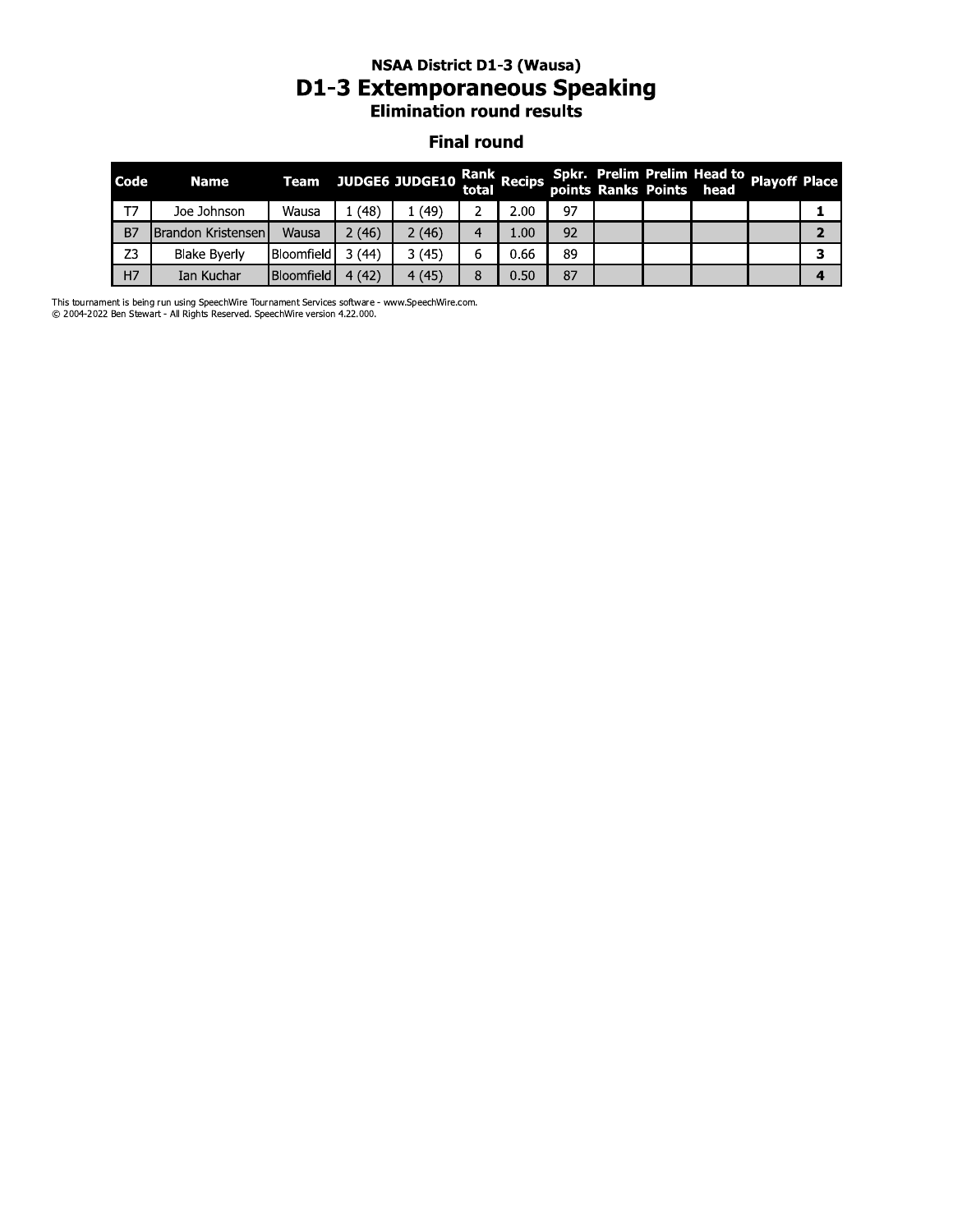# **NSAA District D1-3 (Wausa)**<br>D1-3 Informative Speaking<br>Elimination round results

#### **Final round**

| Code           | <b>Name</b>        | Team                    |       | <b>JUDGE3 JUDGE9</b> |    | Rank<br>total Recips |     |    | Spkr. Prelim Prelim Head to Playoff Place<br>points Ranks Points head |  |
|----------------|--------------------|-------------------------|-------|----------------------|----|----------------------|-----|----|-----------------------------------------------------------------------|--|
| T1             | Leah Bloomquist    | Wausa                   | 1(50) | (50)                 |    | 2.00                 | 100 | 97 |                                                                       |  |
| U1             | Hannah Keller      | <b>Rock County</b>      | 2(49) | 2(49)                | 4  | 1.00                 | 98  | 98 |                                                                       |  |
| B <sub>1</sub> | Kilee Thorell      | Wausa                   | 3(48) | 3(48)                | 6  | 0.66                 | 96  | 98 |                                                                       |  |
| H1             | Ava McFarland      | Bloomfield              | 4(47) | 4(47)                | 8  | 0.50                 | 94  | 94 |                                                                       |  |
| D <sub>1</sub> | <b>Chance Mock</b> | Lyons-Decatur Northeast | 5(46) | 6(45)                | 11 | 0.37                 | 91  | 94 |                                                                       |  |
| G <sub>1</sub> | McKenzie Snyder    | <b>Boyd County</b>      | 6(45) | 5(45)                | 11 | 0.37                 | 90  | 94 |                                                                       |  |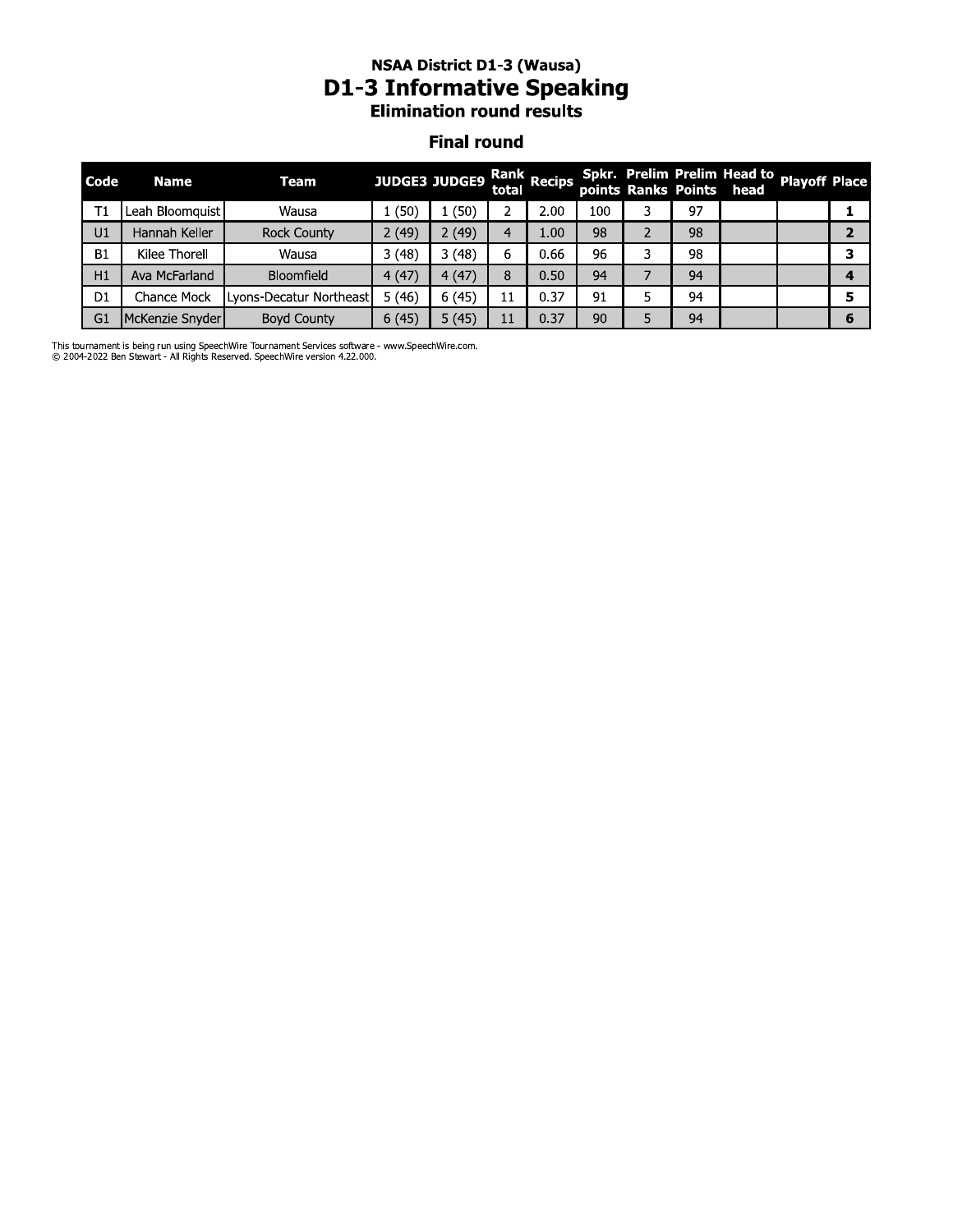### **NSAA District D1-3 (Wausa) D1-3 Oral Interpretation of Drama**<br>Elimination round results

#### **Final round**

| Code           | <b>Name</b>                                                                                   | <b>Team</b>                   | JUDGE3 JUDGE4 |       | total | Rank Recips |    | Spkr. Prelim Prelim<br>points Ranks Points | Head<br>head | to Playoff Place |  |
|----------------|-----------------------------------------------------------------------------------------------|-------------------------------|---------------|-------|-------|-------------|----|--------------------------------------------|--------------|------------------|--|
| <b>B9</b>      | Leah Bloomquist, Abrielle Nelson, Cole<br>Story, Trey McQuay and Tyler Baue                   | Wausa                         | 1(50)         | 1(49) | 2     | 2.00        | 99 |                                            |              |                  |  |
| T <sub>9</sub> | Darla Nelson, Reghan Bloomquist, Holly<br>Johnson, Colton Baue and Claire Kumm                | Wausa                         | 2(49)         | 2(48) | 4     | 1.00        | 97 |                                            |              |                  |  |
| H <sub>9</sub> | Blake Byerly, Christina Martinson,<br>Andrew Hochstein, Carry Martinson and<br>Kaitlyn Byerly | <b>Bloomfield</b>             | 4(45)         | 3(47) | 7     | 0.58        | 92 |                                            |              |                  |  |
| G <sub>8</sub> | Brynn Almgren, Zoe Kaczor, Elizabeth<br>Kersch, McKenzie Snyder and Brooklyn<br>Eckert        | <b>Boyd County</b>            | 3(46)         | 4(45) | 7     | 0.58        | 91 |                                            |              |                  |  |
| E7             | Cole Preister, Kellen Herchenbach and<br>Camron Reichmuth                                     | Holy<br>Family/St.<br>Francis | 5(41)         | 5(44) | 10    | 0.40        | 85 |                                            |              |                  |  |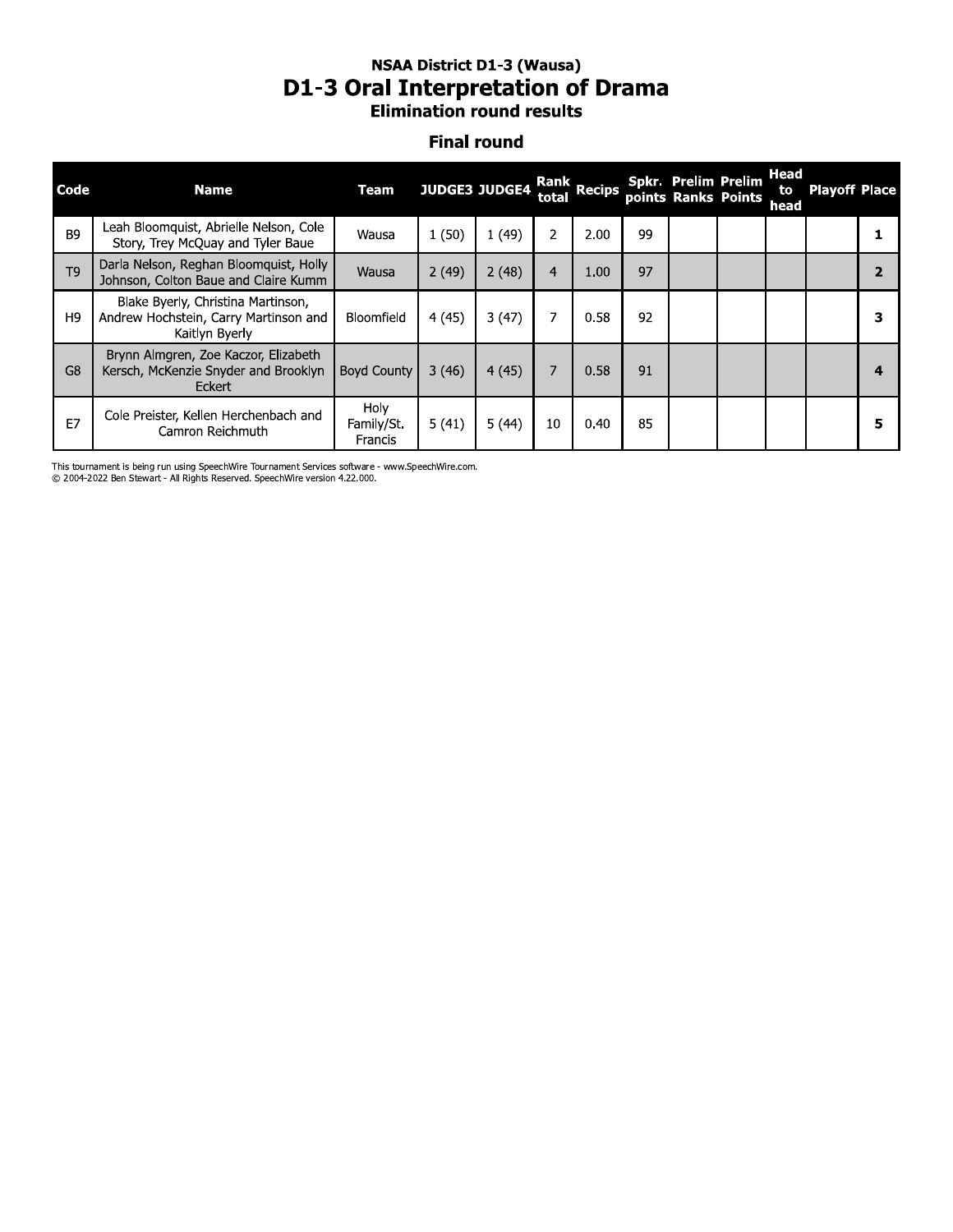#### NSAA DIStrict D1-3 (Wausa) D1-3 Oral Interpretation of Humorous Prose **Elimination round results**

#### **Final round**

|                | <b>NSAA District D1-3 (Wausa)</b><br><b>D1-3 Oral Interpretation of Humorous Prose</b><br><b>Elimination round results</b> |                                       |                       |       |    |                      |    |   |    |                                                                       |  |                |  |
|----------------|----------------------------------------------------------------------------------------------------------------------------|---------------------------------------|-----------------------|-------|----|----------------------|----|---|----|-----------------------------------------------------------------------|--|----------------|--|
|                | <b>Final round</b>                                                                                                         |                                       |                       |       |    |                      |    |   |    |                                                                       |  |                |  |
| Code           | <b>Name</b>                                                                                                                | Team                                  | <b>JUDGE10 JUDGE7</b> |       |    | Rank<br>total Recips |    |   |    | Spkr. Prelim Prelim Head to Playoff Place<br>points Ranks Points head |  |                |  |
| T6             | Cole Story                                                                                                                 | Wausa                                 | 1(49)                 | 1(49) | 2  | 2.00                 | 98 | 2 | 98 |                                                                       |  | 1              |  |
| <b>B6</b>      | Colton Baue                                                                                                                | Wausa                                 | 2(47)                 | 3(47) | 5  | 0.83                 | 94 | 2 | 97 |                                                                       |  | $\overline{2}$ |  |
| W4             | Jocelyn Dunn                                                                                                               | Holy Family/St. Francis               | 3(46)                 | 2(48) | 5  | 0.83                 | 94 | 4 | 96 |                                                                       |  | з              |  |
| Z <sub>2</sub> | Arleigh Davis                                                                                                              | <b>Bloomfield</b>                     | 4(46)                 | 4(46) | 8  | 0.50                 | 92 | 6 | 89 |                                                                       |  | 4              |  |
| H6             | Molly Miller                                                                                                               | <b>Bloomfield</b>                     | 5(46)                 | 5(45) | 10 | 0.40                 | 91 | 7 | 89 |                                                                       |  | 5              |  |
| D <sub>6</sub> |                                                                                                                            | Tate Simonsen Lyons-Decatur Northeast | 6(45)                 | 6(44) | 12 | 0.34                 | 89 | 6 | 89 |                                                                       |  | 6              |  |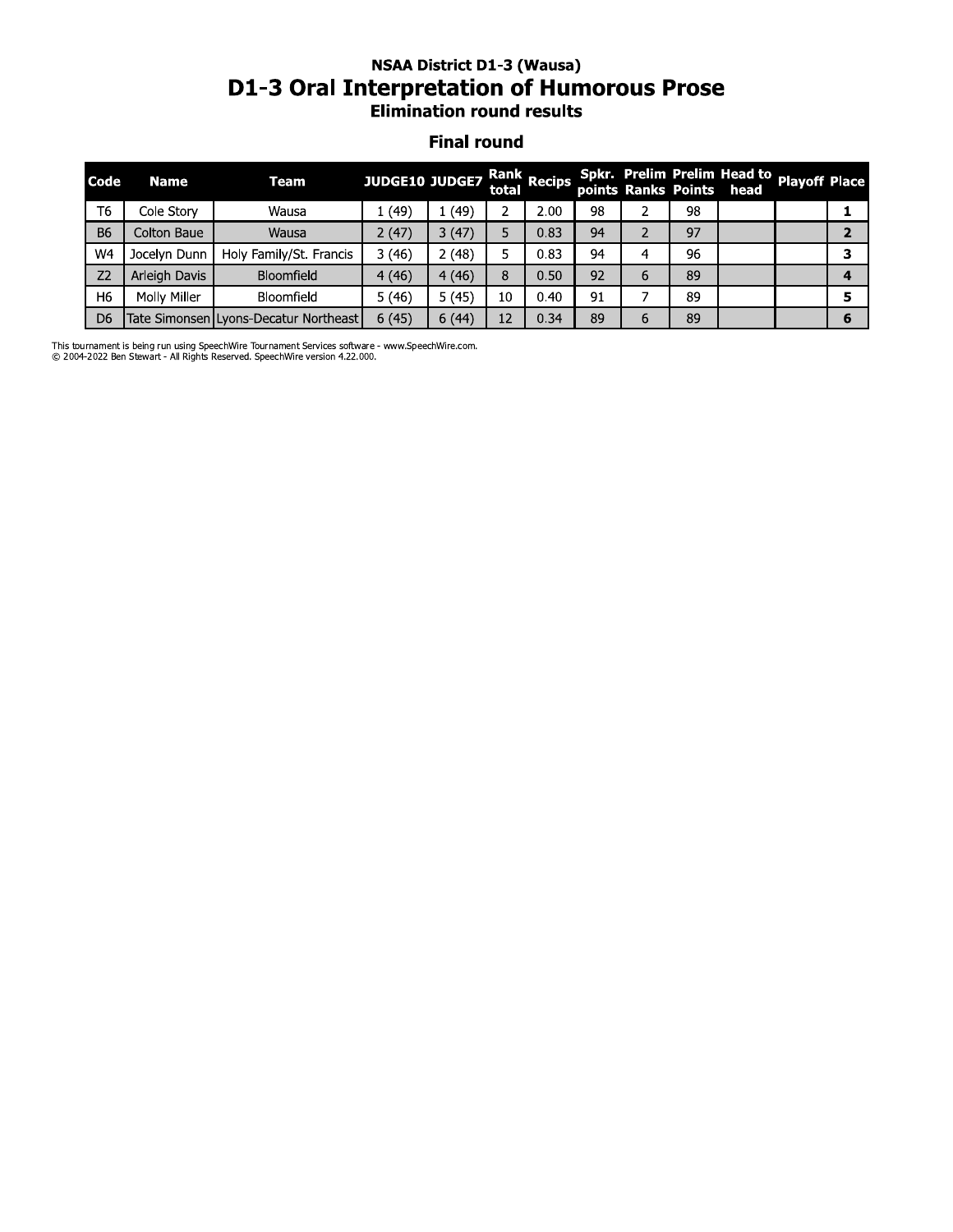#### NSAA DIStrict D1-3 (Wausa) D1-3 Oral Interpretation of Poetry **Elimination round results**

#### **Final round**

|                | <b>NSAA District D1-3 (Wausa)</b><br><b>D1-3 Oral Interpretation of Poetry</b><br><b>Elimination round results</b> |                                           |               |       |       |             |    |                |    |                                                                       |  |              |  |
|----------------|--------------------------------------------------------------------------------------------------------------------|-------------------------------------------|---------------|-------|-------|-------------|----|----------------|----|-----------------------------------------------------------------------|--|--------------|--|
|                | <b>Final round</b>                                                                                                 |                                           |               |       |       |             |    |                |    |                                                                       |  |              |  |
| <b>Code</b>    | <b>Name</b>                                                                                                        | <b>Team</b>                               | JUDGE1 JUDGE7 |       | total | Rank Recips |    |                |    | Spkr. Prelim Prelim Head to Playoff Place<br>points Ranks Points head |  |              |  |
| <b>B2</b>      | Sophia Wilken                                                                                                      | Wausa                                     | 1(50)         | 3(47) | 4     | 1.33        | 97 | 3              | 98 |                                                                       |  | 1            |  |
| E2             |                                                                                                                    | MarryRita Wegener Holy Family/St. Francis | 4(47)         | 1(50) | 5     | 1.25        | 97 | $\overline{2}$ | 99 |                                                                       |  | $\mathbf{2}$ |  |
| T <sub>2</sub> | Emily Woockman                                                                                                     | Wausa                                     | 2(49)         | 5(45) | 7     | 0.70        | 94 | 5.             | 93 | w                                                                     |  | 3            |  |
| W1             | <b>Bella Foster</b>                                                                                                | Holy Family/St. Francis                   | 5(46)         | 2(48) | 7     | 0.70        | 94 | 5.             | 93 |                                                                       |  | 4            |  |
| F1             | Kenzie Liewer                                                                                                      | Emerson-Hubbard                           | 3(48)         | 6(45) | 9     | 0.50        | 93 | 6              | 93 |                                                                       |  | 5            |  |
| Z1             | Emelie Johnson                                                                                                     | Bloomfield                                | 6(45)         | 4(46) | 10    | 0.42        | 91 | 6              | 95 |                                                                       |  | 6            |  |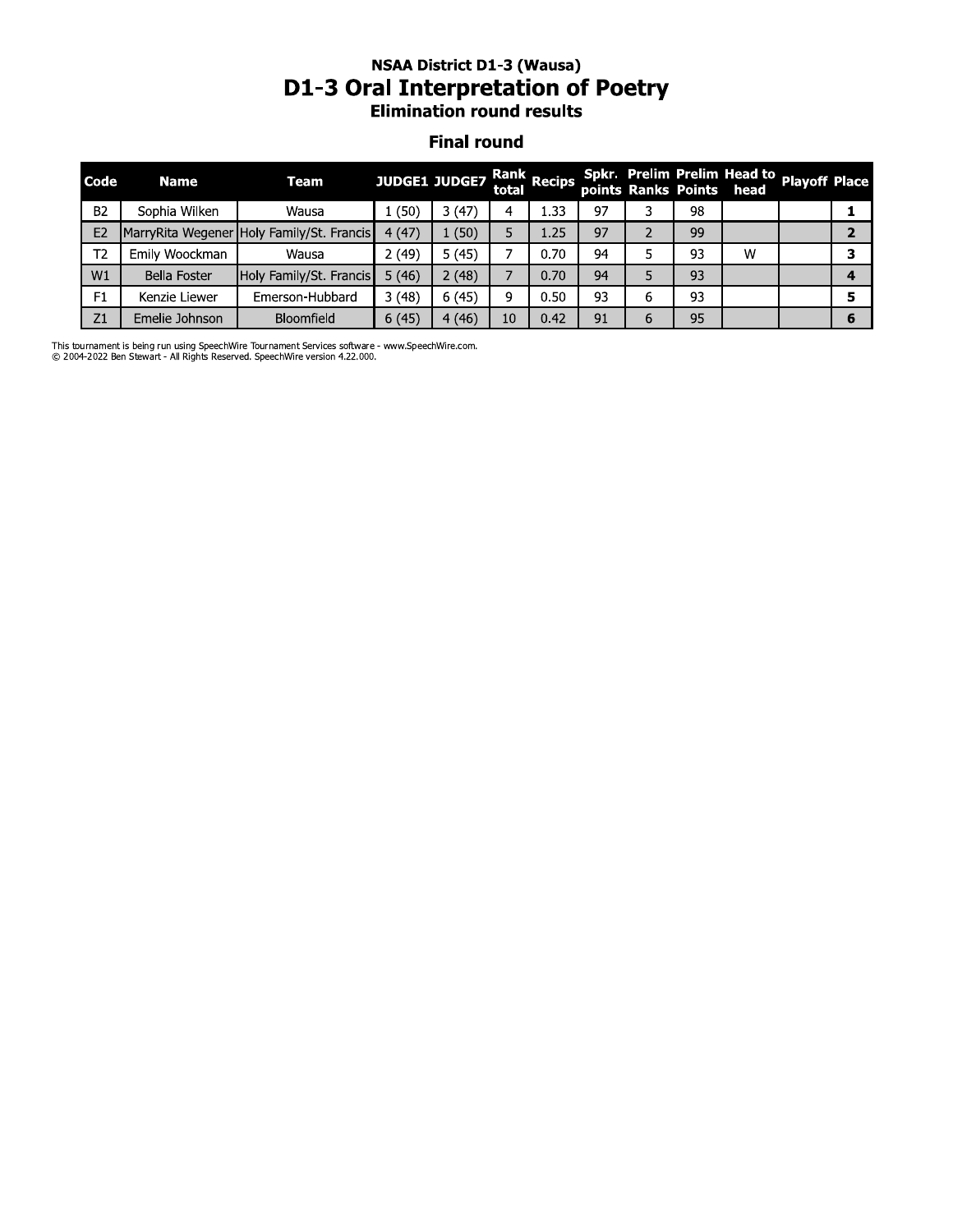### **NSAA District D1-3 (Wausa)** D1-3 Oral Interpretation of Serious Prose

#### **Final round**

| <b>Code</b>    | <b>Name</b>       | Team                                      |       | JUDGE4 JUDGE5 Rank Recips |    |      |     |   |     | Spkr. Prelim Prelim Head to playoff Place<br>points Ranks Points head |                |
|----------------|-------------------|-------------------------------------------|-------|---------------------------|----|------|-----|---|-----|-----------------------------------------------------------------------|----------------|
| T <sub>4</sub> | <b>Tyler Baue</b> | Wausa                                     | 1(50) | (50)                      |    | 2.00 | 100 |   | 100 |                                                                       |                |
| W <sub>3</sub> | Seth Wiese        | Holy Family/St. Francis                   | 2(49) | 2(50)                     | 4  | 1.00 | 99  |   | 98  |                                                                       |                |
| B <sub>4</sub> | Holly Johnson     | Wausa                                     | 3(47) | 3(49)                     | 6  | 0.66 | 96  | 3 | 98  |                                                                       |                |
| E <sub>4</sub> |                   | MarryRita Wegener Holy Family/St. Francis | 4(46) | 4(46)                     | 8  | 0.50 | 92  | 4 | 96  |                                                                       | $\overline{a}$ |
| G <sub>4</sub> | Amelia Hakl       | <b>Boyd County</b>                        | 6(45) | 5(45)                     | 11 | 0.37 | 90  | 6 | 93  |                                                                       |                |
| Y <sub>2</sub> | Elizabeth Kersch  | <b>Boyd County</b>                        | 5(45) | 6(45)                     | 11 | 0.37 | 90  |   | 91  |                                                                       |                |